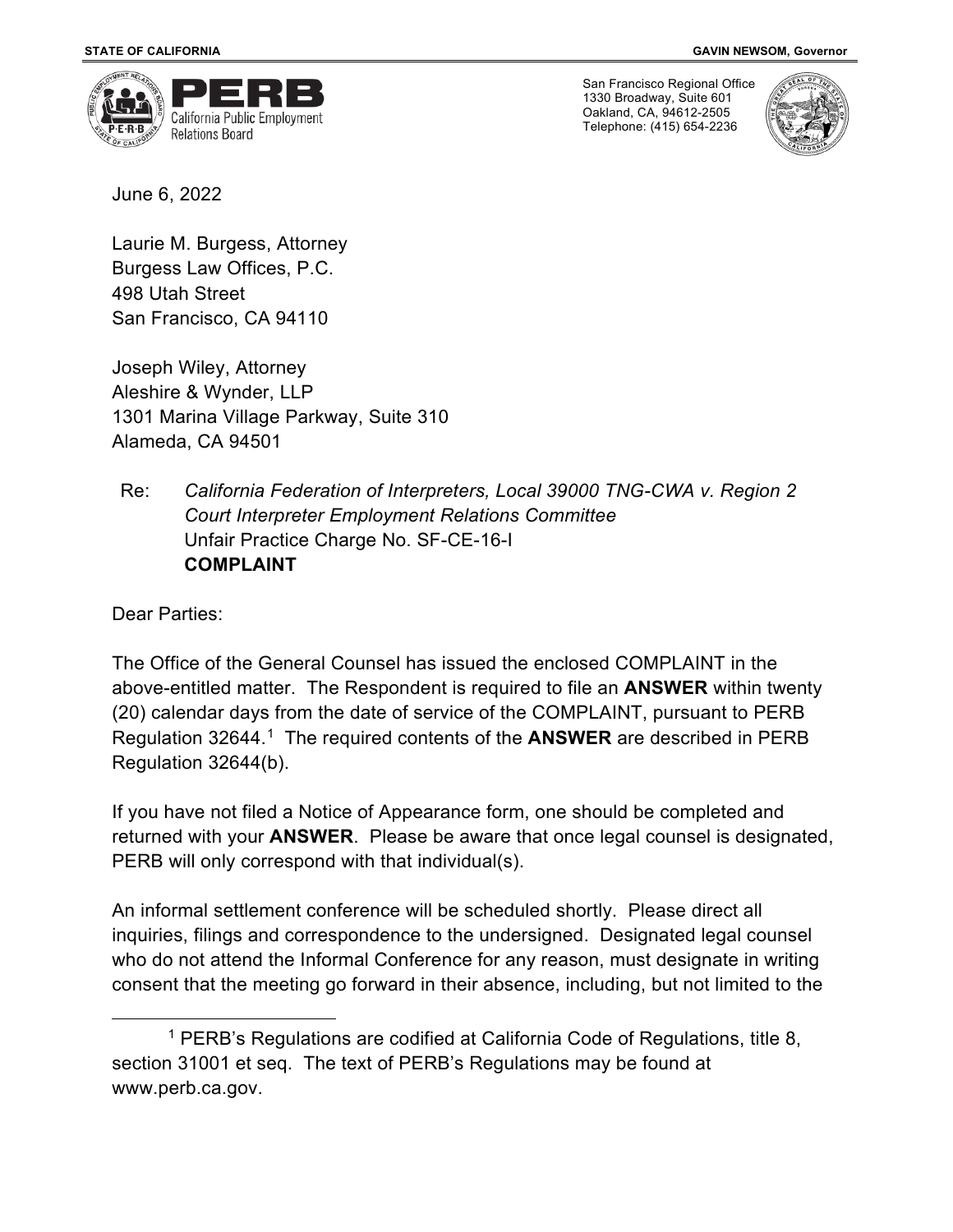Unfair Practice Charge No. SF-CE-16-I June 6, 2022 Page 2 execution of a settlement agreement.

Sincerely,

بمسد  $\sim$ 

Jessica Kim Senior Regional Attorney

Enclosure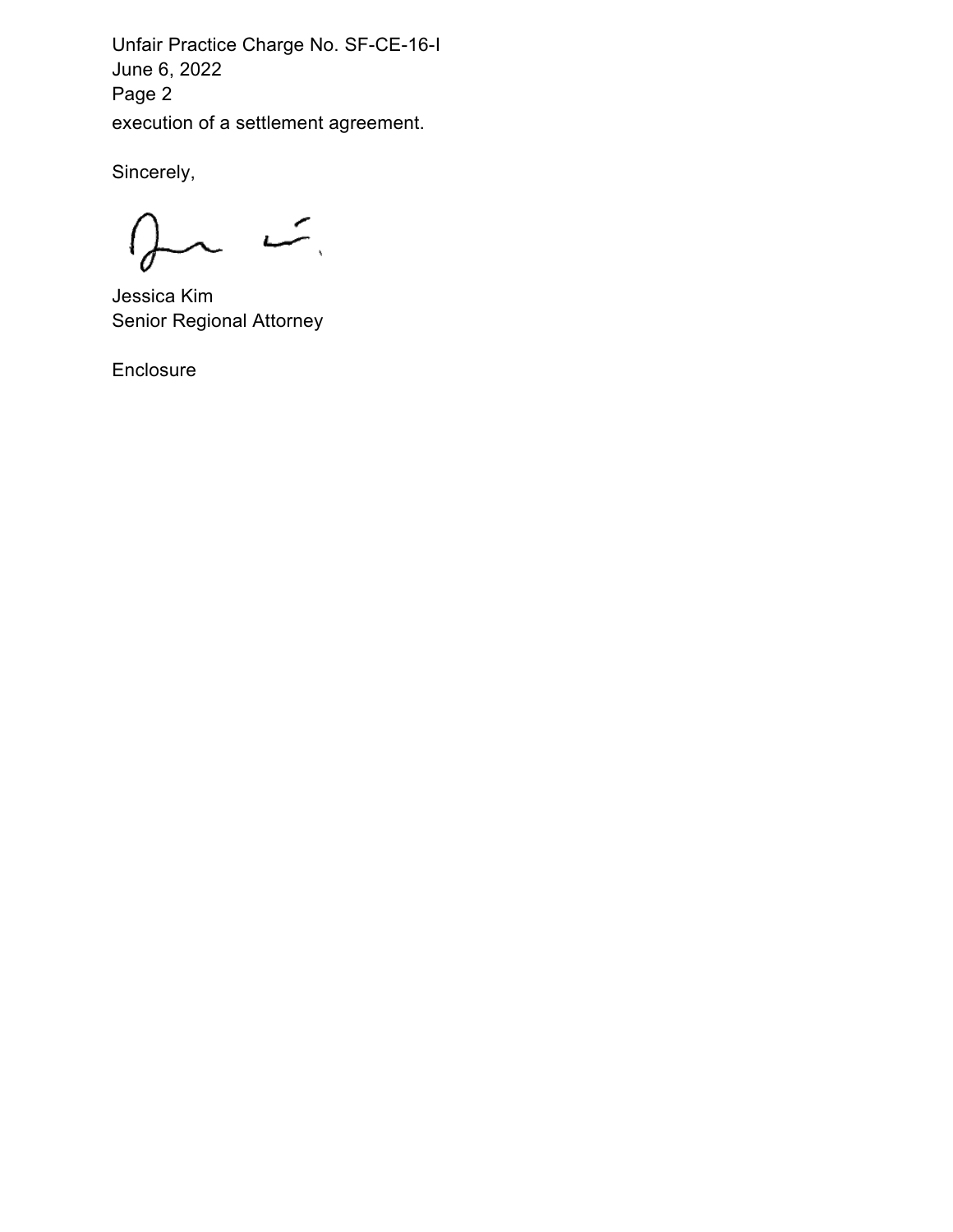# STATE OF CALIFORNIA

# PUBLIC EMPLOYMENT RELATIONS BOARD

CALIFORNIA FEDERATION OF INTERPRETERS, LOCAL 39000 TNG-CWA,

Charging Party, **Charging Party, Exercise Act Act Act Case No. SF-CE-16-I** 

v.

COMPLAINT

REGION 2 COURT INTERPRETER EMPLOYMENT RELATIONS COMMITTEE,

Respondent.

It having been charged by Charging Party that Respondent engaged in unfair practices in violation of Government Code section 71800 et seq., the General Counsel of the Public Employment Relations Board (PERB), pursuant to Government Code sections 3541.3(i) and 71825(c) and California Code of Regulations, title 8, section 32640, issues this COMPLAINT on behalf of PERB and ALLEGES:

1. Charging Party is an exclusive representative within the meaning of PERB Regulation 32035(c) of an appropriate unit of employees.

2. Respondent is a regional committee within the meaning of Government Code sections 71801(h) and 71807 and PERB Regulation 32035(a).

## **Refusal to Provide Paid Release Time**

3. On or about March 9, 2021, Respondent refused to agree to bargaining ground rules that provided paid release time to Charging Party representatives Michael Ferreira and Janey Hudec. Continuing from March 9, 2021 through at least July 19, 2021, Respondent refused to provide release time to representatives Ferreira and Hudec.

4. On or about March 25, 2021, Respondent refused to provide release time

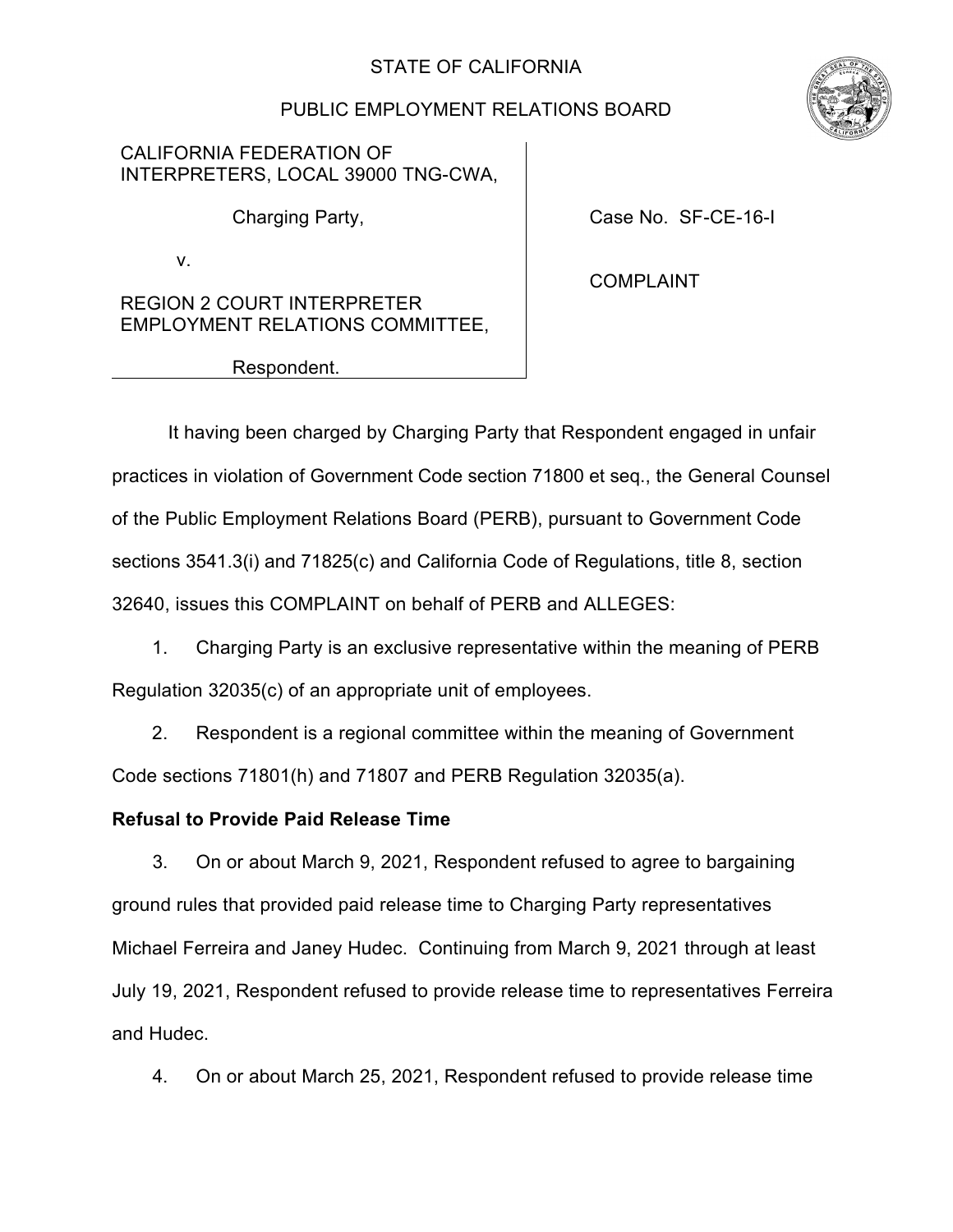unless Respondent was subjectively satisfied with Charging Party's bargaining efforts. Between March 25, 2021 and at least July 19, 2021, Respondent refused to provide release time for days requested by Charging Party.

5. By the acts and conduct described in paragraphs 3 and 4, Respondent violated Government Code section 71821 and committed an unfair practice under Government Code section 71825(c).

6. This conduct also interfered with the rights of bargaining unit employees to be represented by Charging Party in violation of Government Code section 71822 and is an unfair practice under Government Code section 71825(c) and PERB Regulation 32608(a).

7. This conduct also denied Charging Party its right to represent bargaining unit employees in violation of Government Code section 71815 and is an unfair practice under Government Code section 71825(c) and PERB Regulation 32608(b).

#### **Unilateral Implementation of Video Remote Interpretation**

8. Article 19 of the parties' expired labor agreement provided that Respondent would provide 90 days' notice of its intent to implement Video Remote Interpretation.

9. On or about June 21, 2021, Respondent announced that it planned to implement its proposed Video Remote Interpretation policy effective September 1, 2021, regardless of the status of impact negotiations.

10. Respondent engaged in the conduct described in paragraph 9 without prior notice to Charging Party and without having afforded Charging Party an opportunity to meet and confer over the decision to implement the change in policy and/or the effects of the change in policy.

///

2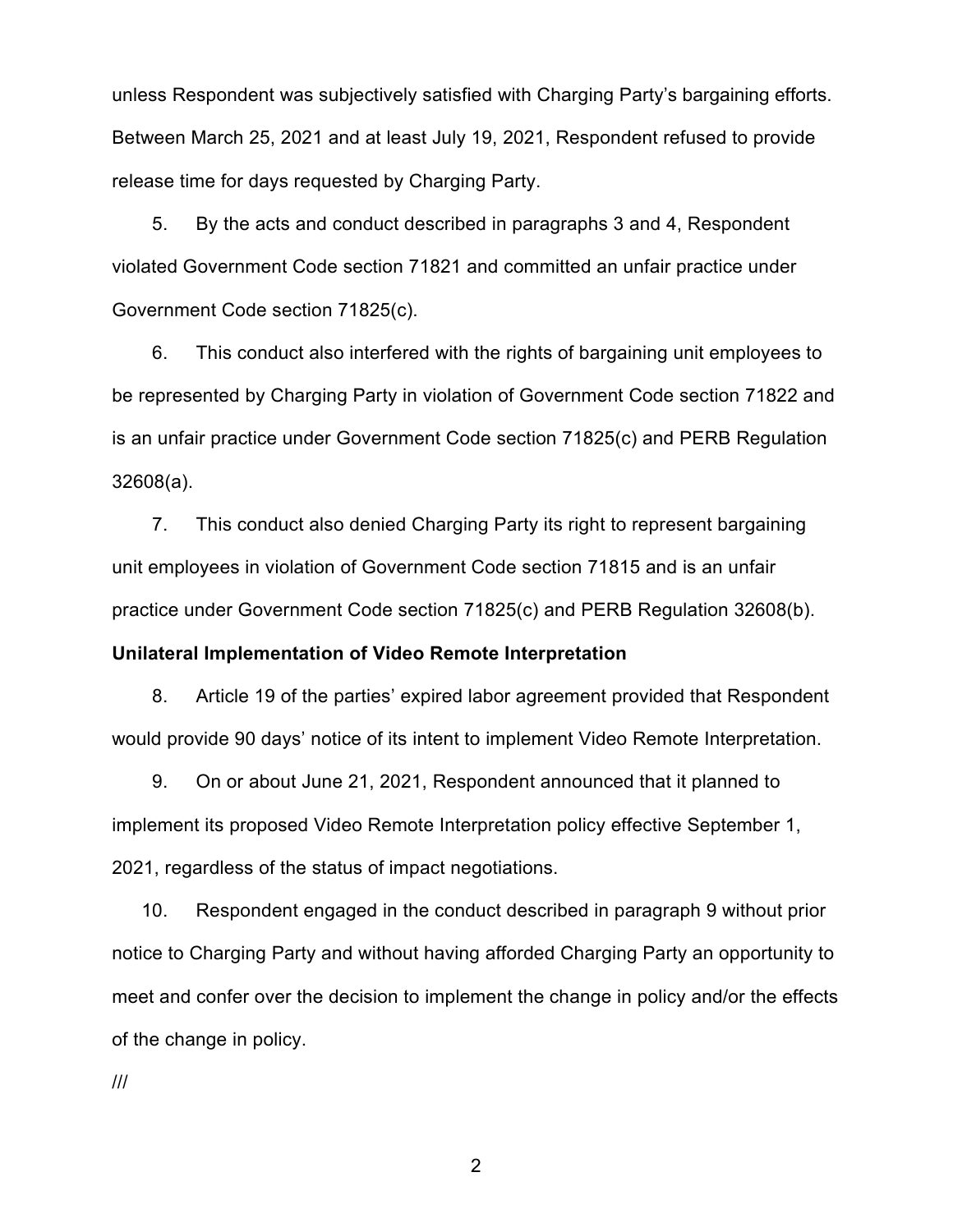11. By the acts and conduct described in paragraphs 9 and 10, Respondent failed and refused to meet and confer in good faith in violation of Government Code section 71818 and committed an unfair practice under Government Code section 71825(c) and PERB Regulation 32608(c).

12. This conduct also interfered with the rights of bargaining unit employees to be represented by Charging Party in violation of Government Code section 71822 and is an unfair practice under Government Code section 71825(c) and PERB Regulation 32608(a).

13. This conduct also denied Charging Party its right to represent unit members in violation of Government Code section 71815 and is an unfair practice under Government Code section 71825(c) and PERB Regulation 32608(b).

### **Bad Faith Bargaining**

14. During the period from March 5, 2021 through at least July 19, 2021, Respondent and Charging Party were meeting and conferring pursuant to Government Code section 71818.

- 15. During this period of time Respondent engaged in the following conduct:
	- a. the conduct described in paragraph 3;
	- b. the conduct described in paragraph 4;
	- c. the conduct described in paragraphs 9 and 10;
	- d. on or about March 25, 2021, repudiated its own previous ground rules proposal;
	- e. on or about April 30, 2021, conditioned bargaining of Charging Party's cross-assignment proposal upon completion of Video Remote Interpretation impacts bargaining;

3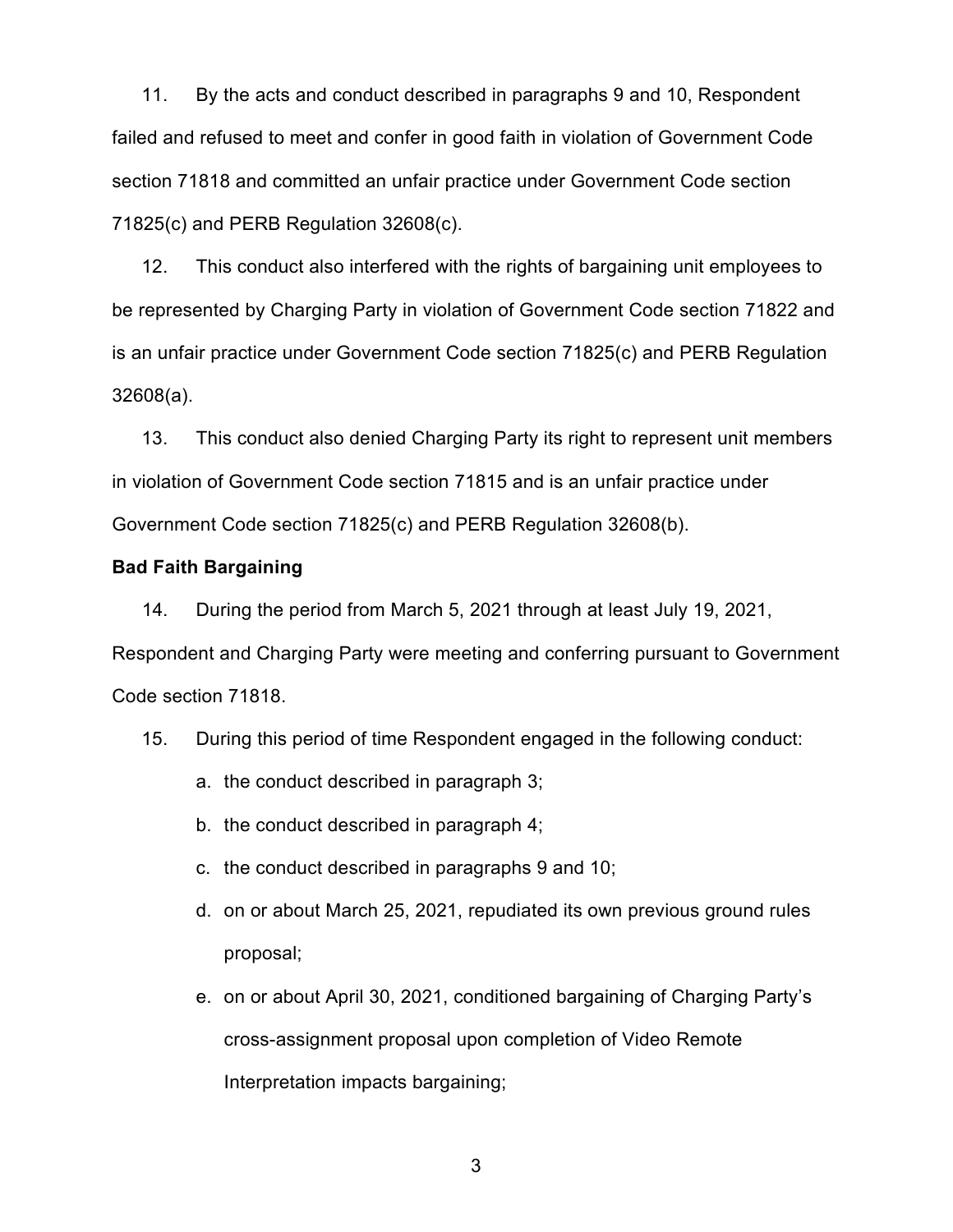- f. on or about May 14, 2021, unilaterally cancelled a bargaining session instead of bargaining health and safety proposals; and
- g. on or about July 19, 2021, refused to consider any wage increase proposal from Charging Party, though bargaining unit employees had received far fewer wage increases than other court employees and were paid substantially less than immigration court interpreters, federal court interpreters, and unrepresented contract interpreters in Respondent's member courts.

16. By the acts and conduct included in, but not limited to, those described in paragraph 15, Respondent failed and refused to meet and confer in good faith with Charging Party in violation of Government Code section 71818 and committed an unfair practice under Government Code section 71825(c) and PERB Regulation 32608(c).

17. This conduct also interfered with the rights of bargaining unit employees to be represented by Charging Party in violation of Government Code section 71822 and is an unfair practice under Government Code section 71825(c) and PERB Regulation 32608(a).

///

///

- ///
- ///
- ///

4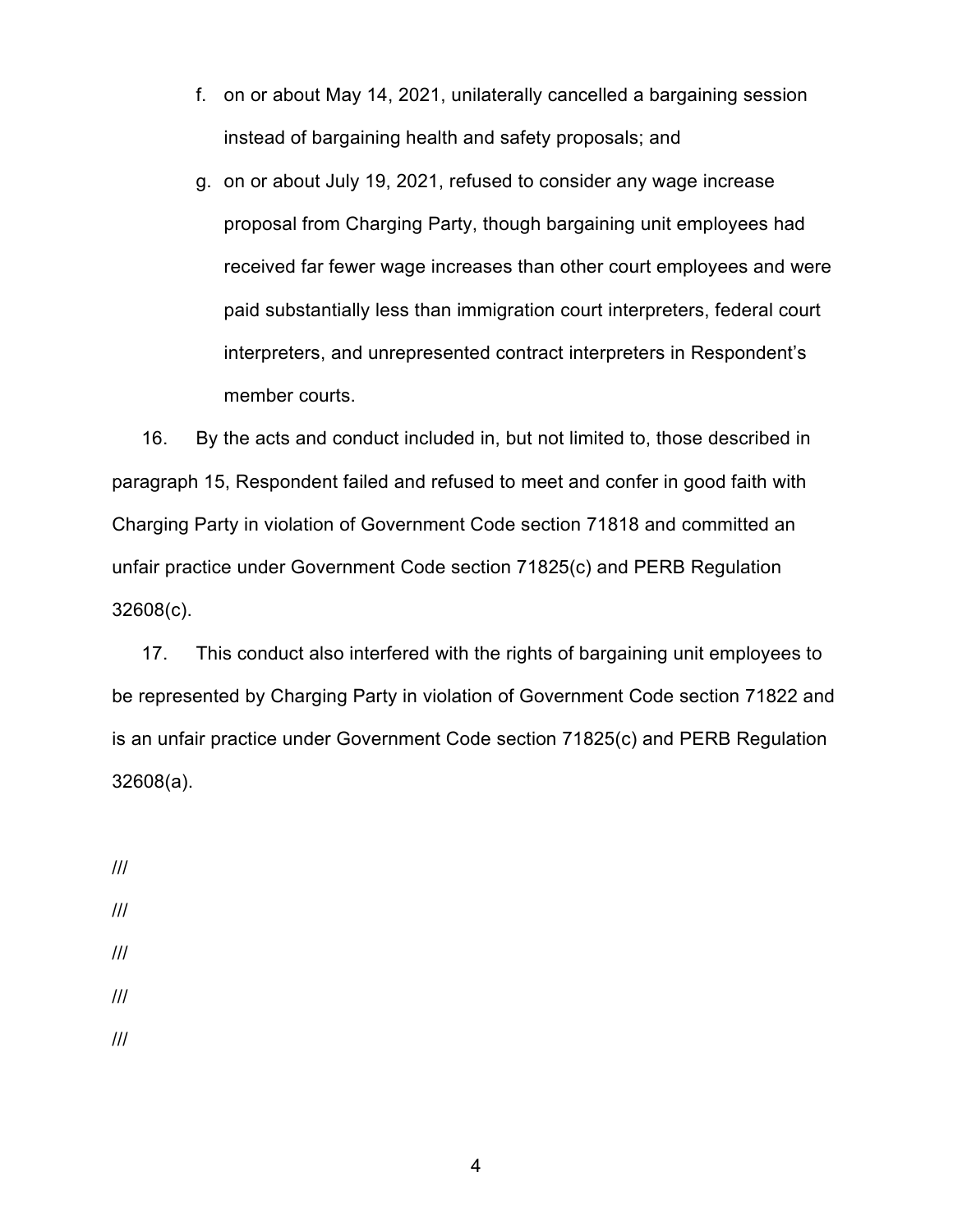18. This conduct also denied Charging Party its right to represent bargaining unit employees in violation of Government Code section 71815 and is an unfair practice under Government Code section 71825(c) and PERB Regulation 32608(b).

Any amendment to the complaint shall be processed pursuant to California Code of Regulations, title 8, sections 32647 and 32648.

DATED: June 6, 2022

J. Felix De La Torre General Counsel

By  $\sqrt{\mu\hbar}$   $\int$ . We we will

Seth P. Williams Regional Attorney